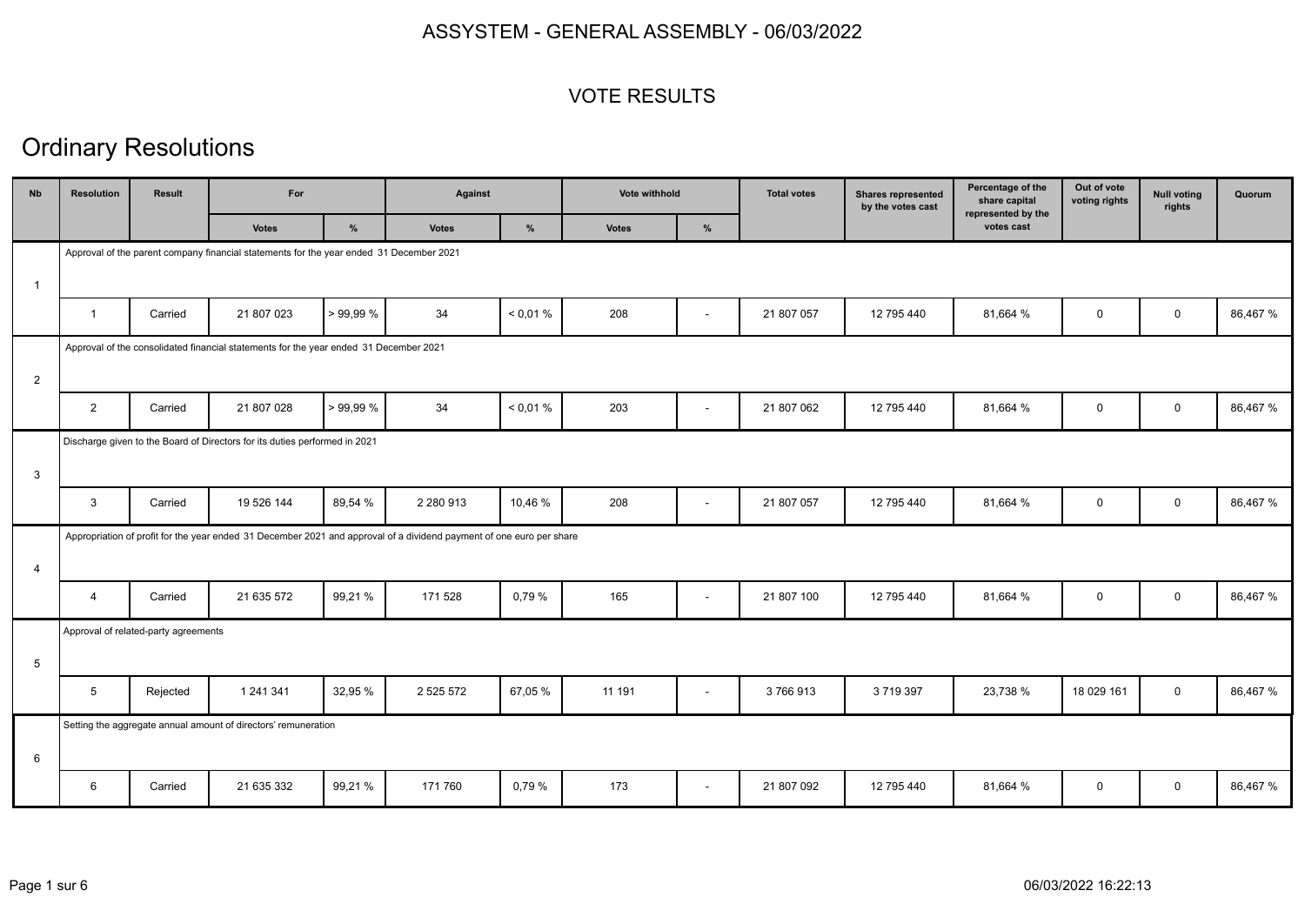#### VOTE RESULTS

# Ordinary Resolutions

|                |         |              | For           |                                                                                                                                             |                                                                                                                                                                       |              | Vote withhold            | <b>Total votes</b> | <b>Shares represented</b><br>by the votes cast                                                                                                                                                                                                                                                                                                   | share capital<br>represented by the | voting rights | rights      | Quorum   |
|----------------|---------|--------------|---------------|---------------------------------------------------------------------------------------------------------------------------------------------|-----------------------------------------------------------------------------------------------------------------------------------------------------------------------|--------------|--------------------------|--------------------|--------------------------------------------------------------------------------------------------------------------------------------------------------------------------------------------------------------------------------------------------------------------------------------------------------------------------------------------------|-------------------------------------|---------------|-------------|----------|
|                |         | <b>Votes</b> | $\frac{9}{6}$ | <b>Votes</b>                                                                                                                                | %                                                                                                                                                                     | <b>Votes</b> | %                        |                    |                                                                                                                                                                                                                                                                                                                                                  | votes cast                          |               |             |          |
|                |         |              |               |                                                                                                                                             |                                                                                                                                                                       |              |                          |                    |                                                                                                                                                                                                                                                                                                                                                  |                                     |               |             |          |
|                |         |              |               |                                                                                                                                             |                                                                                                                                                                       |              |                          |                    |                                                                                                                                                                                                                                                                                                                                                  |                                     |               |             |          |
| $\overline{7}$ | Carried | 19 781 953   | 90,71%        | 2 0 25 144                                                                                                                                  | 9,29 %                                                                                                                                                                | 168          | $\overline{\phantom{a}}$ | 21 807 097         | 12 795 440                                                                                                                                                                                                                                                                                                                                       | 81,664 %                            | $\mathbf 0$   | $\mathbf 0$ | 86,467 % |
|                |         |              |               |                                                                                                                                             |                                                                                                                                                                       |              |                          |                    |                                                                                                                                                                                                                                                                                                                                                  |                                     |               |             |          |
|                |         |              |               |                                                                                                                                             |                                                                                                                                                                       |              |                          |                    |                                                                                                                                                                                                                                                                                                                                                  |                                     |               |             |          |
| 8              | Carried | 19 498 377   | 89,41%        | 2 308 720                                                                                                                                   | 10,59 %                                                                                                                                                               | 168          | $\overline{\phantom{a}}$ | 21 807 097         | 12 795 440                                                                                                                                                                                                                                                                                                                                       | 81,664 %                            | $\mathbf 0$   | $\mathbf 0$ | 86,467 % |
|                |         |              |               |                                                                                                                                             |                                                                                                                                                                       |              |                          |                    |                                                                                                                                                                                                                                                                                                                                                  |                                     |               |             |          |
|                |         |              |               |                                                                                                                                             |                                                                                                                                                                       |              |                          |                    |                                                                                                                                                                                                                                                                                                                                                  |                                     |               |             |          |
| 9              | Carried | 21 590 153   | 99,01%        | 216 944                                                                                                                                     | 0.99%                                                                                                                                                                 | 168          | $\overline{\phantom{a}}$ | 21 807 097         | 12 795 440                                                                                                                                                                                                                                                                                                                                       | 81,664 %                            | 0             | $\mathbf 0$ | 86,467 % |
|                |         |              |               |                                                                                                                                             |                                                                                                                                                                       |              |                          |                    |                                                                                                                                                                                                                                                                                                                                                  |                                     |               |             |          |
|                |         |              |               |                                                                                                                                             |                                                                                                                                                                       |              |                          |                    |                                                                                                                                                                                                                                                                                                                                                  |                                     |               |             |          |
| 10             | Carried | 21 795 246   | 99,95 %       | 11 401                                                                                                                                      | 0.05%                                                                                                                                                                 | 618          | $\overline{\phantom{a}}$ | 21 806 647         | 12 795 440                                                                                                                                                                                                                                                                                                                                       | 81,664 %                            | $\mathbf 0$   | $\mathbf 0$ | 86,467 % |
|                |         |              |               |                                                                                                                                             |                                                                                                                                                                       |              |                          |                    |                                                                                                                                                                                                                                                                                                                                                  |                                     |               |             |          |
|                |         |              |               |                                                                                                                                             |                                                                                                                                                                       |              |                          |                    |                                                                                                                                                                                                                                                                                                                                                  |                                     |               |             |          |
| 11             | Carried | 19 648 446   | 90,10%        | 2 158 651                                                                                                                                   | 9.90 %                                                                                                                                                                | 168          | $\blacksquare$           | 21 807 097         | 12 795 440                                                                                                                                                                                                                                                                                                                                       | 81,664 %                            | $\mathbf 0$   | $\mathbf 0$ | 86,467 % |
|                |         |              |               |                                                                                                                                             |                                                                                                                                                                       |              |                          |                    |                                                                                                                                                                                                                                                                                                                                                  |                                     |               |             |          |
|                |         |              |               |                                                                                                                                             |                                                                                                                                                                       |              |                          |                    |                                                                                                                                                                                                                                                                                                                                                  |                                     |               |             |          |
| 12             | Carried | 19 411 817   | 89,02 %       | 2 395 280                                                                                                                                   | 10,98 %                                                                                                                                                               | 168          | $\overline{\phantom{a}}$ | 21 807 097         | 12 795 440                                                                                                                                                                                                                                                                                                                                       | 81,664 %                            | 0             | $\mathbf 0$ | 86,467 % |
|                |         |              |               | Approval of the compensation policy applicable to the Chairman & CEO<br>Approval of the compensation policy applicable to the Deputy CEO(s) | Approval of the compensation policies applicable to the Company's corporate officers<br>Approval of the compensation policy applicable to the non-executive directors |              |                          |                    | Approval of the information disclosed in accordance with paragraph I of Article L. 22-10-9 of the French Commercial Code relating to the compensation of each corporate officer<br>Approval of the components of compensation and benefits paid during, or allocated for, the year ended 31 December 2021 to the Chairman & CEO, Dominique Louis |                                     |               |             |          |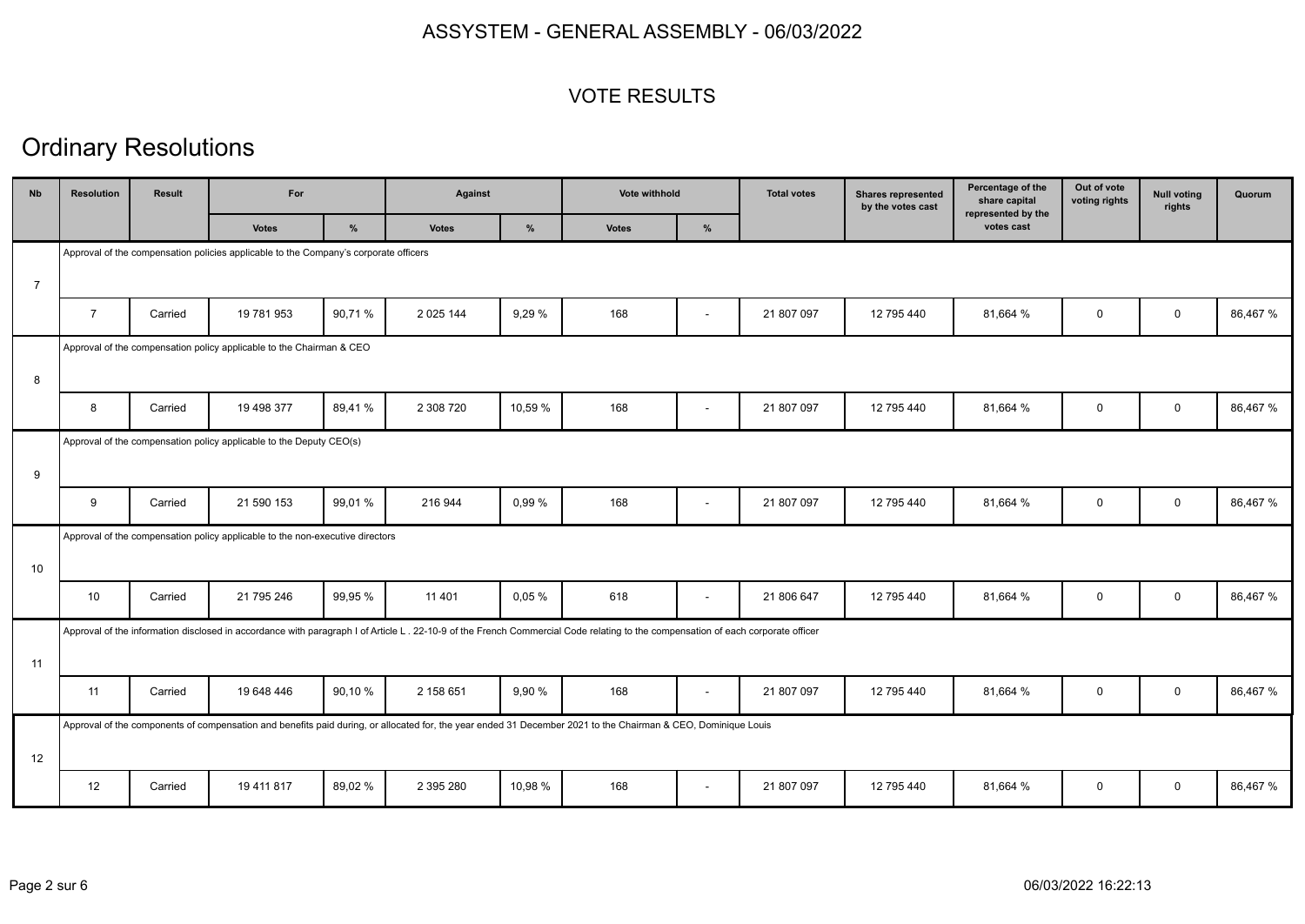#### VOTE RESULTS

## Ordinary Resolutions

| <b>N<sub>b</sub></b> | <b>Resolution</b> | <b>Result</b> | For                                                                             |         |               |         | Against                                                                                                                                                             |                          | Vote withhold |            | <b>Total votes</b> | <b>Shares represented</b><br>by the votes cast | Percentage of the<br>share capital<br>represented by the | Out of vote<br>voting rights | <b>Null voting</b><br>rights | Quorum |
|----------------------|-------------------|---------------|---------------------------------------------------------------------------------|---------|---------------|---------|---------------------------------------------------------------------------------------------------------------------------------------------------------------------|--------------------------|---------------|------------|--------------------|------------------------------------------------|----------------------------------------------------------|------------------------------|------------------------------|--------|
|                      |                   |               | <b>Votes</b>                                                                    | %       | <b>Votes</b>  | %       | <b>Votes</b>                                                                                                                                                        | %                        |               |            | votes cast         |                                                |                                                          |                              |                              |        |
| 13                   |                   |               |                                                                                 |         |               |         | Approval of the components of compensation and benefits paid during, or allocated for, the year ended 31 December 2021 to the CFO & Deputy CEO, Philippe Chevallier |                          |               |            |                    |                                                |                                                          |                              |                              |        |
|                      | 13                | Carried       | 19 482 592                                                                      | 89,34 % | 2 3 2 4 5 0 5 | 10,66 % | 168                                                                                                                                                                 | $\overline{\phantom{0}}$ | 21 807 097    | 12 795 440 | 81,664 %           | 0                                              |                                                          | 86,467 %                     |                              |        |
| 14                   |                   |               | Authorisation for the Board of Directors to carry out a share buyback programme |         |               |         |                                                                                                                                                                     |                          |               |            |                    |                                                |                                                          |                              |                              |        |
|                      | 14                | Carried       | 20 181 345                                                                      | 92,54 % | 1 625 793     | 7,46 %  | 127                                                                                                                                                                 | $\overline{\phantom{0}}$ | 21 807 138    | 12 795 440 | 81,664 %           | 0                                              | $\Omega$                                                 | 86,467 %                     |                              |        |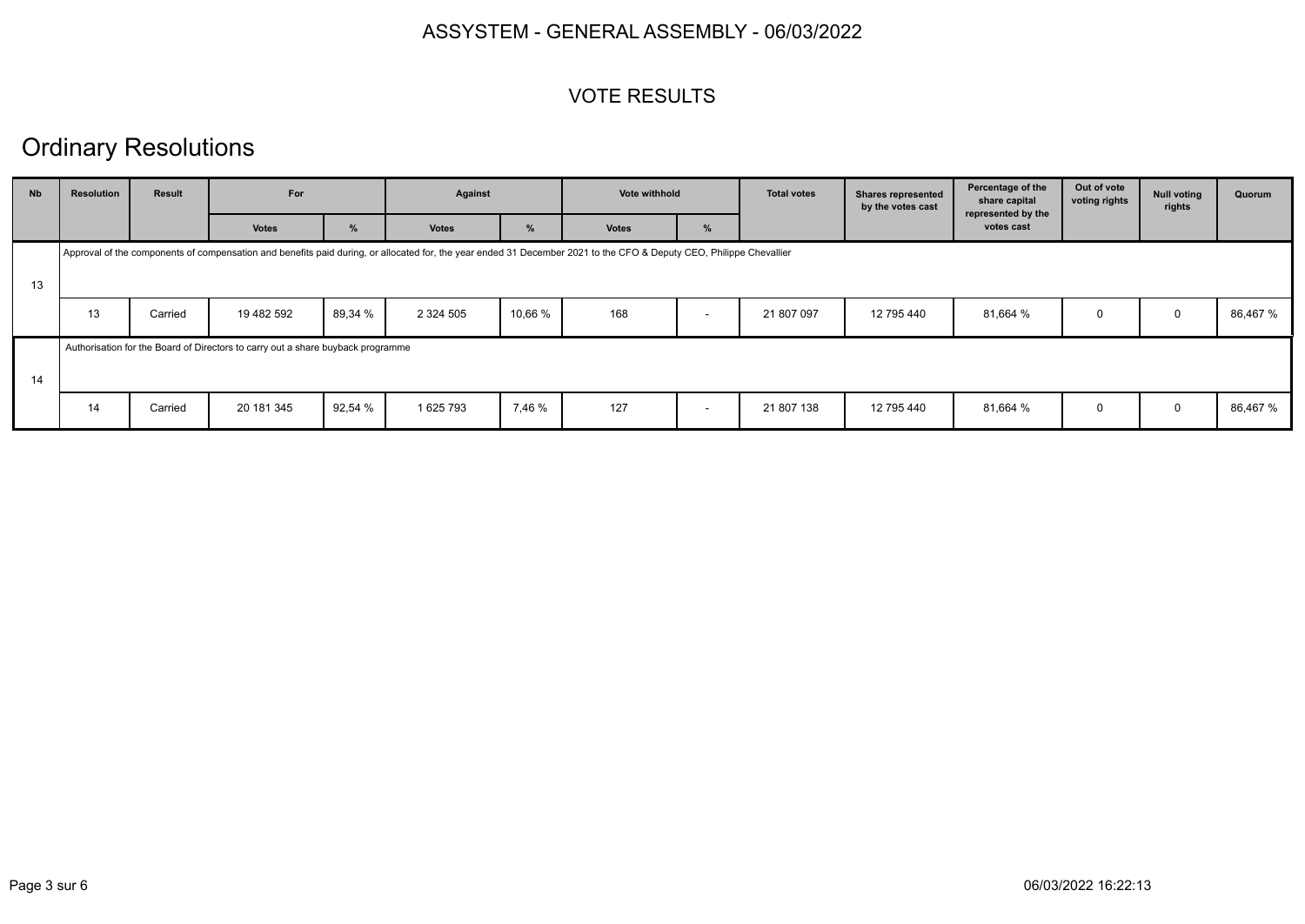#### VOTE RESULTS

# Extraordinary Resolutions

| <b>Nb</b> | <b>Resolution</b>                                                                                                                                                                                                                                                                           | Result  | For                                                                                                    |         | <b>Against</b> |         | <b>Vote withhold</b>                                                                                                                                                                                                           |                | <b>Total votes</b> | <b>Shares represented</b><br>by the votes cast | Percentage of the<br>share capital<br>represented by the | Out of vote<br>voting rights | <b>Null voting</b><br>rights | Quorum             |
|-----------|---------------------------------------------------------------------------------------------------------------------------------------------------------------------------------------------------------------------------------------------------------------------------------------------|---------|--------------------------------------------------------------------------------------------------------|---------|----------------|---------|--------------------------------------------------------------------------------------------------------------------------------------------------------------------------------------------------------------------------------|----------------|--------------------|------------------------------------------------|----------------------------------------------------------|------------------------------|------------------------------|--------------------|
|           |                                                                                                                                                                                                                                                                                             |         | <b>Votes</b>                                                                                           | %       | <b>Votes</b>   | %       | <b>Votes</b>                                                                                                                                                                                                                   | %              |                    |                                                | votes cast                                               |                              |                              |                    |
|           |                                                                                                                                                                                                                                                                                             |         | Authorisation for the Board of Directors to reduce the Company's capital by cancelling treasury shares |         |                |         |                                                                                                                                                                                                                                |                |                    |                                                |                                                          |                              |                              |                    |
| 15        |                                                                                                                                                                                                                                                                                             |         |                                                                                                        |         |                |         |                                                                                                                                                                                                                                |                |                    |                                                |                                                          |                              |                              |                    |
|           | 15                                                                                                                                                                                                                                                                                          | Carried | 21 713 135                                                                                             | 99,57 % | 94 003         | 0,43 %  | 127                                                                                                                                                                                                                            | $\blacksquare$ | 21 807 138         | 12 795 440                                     | 81,664 %                                                 | 0                            | $\mathbf 0$                  | 86,467 %           |
| 16        |                                                                                                                                                                                                                                                                                             |         | pre-emptive subscription rights for existing shareholders                                              |         |                |         | Authorisation for the Board of Directors to increase the Company's capital - on an immediate or deferred basis - by a maximum aggregate nominal amount of € 5,000,000 by issuing ordinary shares and/or securities carrying r  |                |                    |                                                |                                                          |                              |                              |                    |
|           | 16                                                                                                                                                                                                                                                                                          | Carried | 20 134 041                                                                                             | 92,33 % | 1 673 100      | 7.67 %  | 124                                                                                                                                                                                                                            |                | 21 807 141         | 12 795 440                                     | 81,664 %                                                 | 0                            | $\mathbf 0$                  | 86,467 %           |
| 17        |                                                                                                                                                                                                                                                                                             |         | placements as defined in paragraph 1 of Article L. 411-2 of the French Monetary and Financial Code).   |         |                |         | Authorisation for the Board of Directors to increase the Company's capital by a maximum aggregate nominal amount of €2,500,000 by issuing ordinary shares, without pre-emptive subscription rights, through a public offer     |                |                    |                                                |                                                          |                              |                              | (excluding private |
|           | 17                                                                                                                                                                                                                                                                                          | Carried | 19 425 029                                                                                             | 89,18%  | 2 357 071      | 10,82 % | 25 165                                                                                                                                                                                                                         | $\sim$         | 21 782 100         | 12 795 440                                     | 81,664 %                                                 | 0                            | $\mathbf 0$                  | 86,467 %           |
| 18        | Authorisation for the Board of Directors to increase the Company's capital by a maximum aggregate nominal amount of €1,500,000 by issuing ordinary shares, without pre-emptive subscription rights, through a private placeme<br>Article L. 411-2 of the French Monetary and Financial Code |         |                                                                                                        |         |                |         |                                                                                                                                                                                                                                |                |                    |                                                |                                                          |                              |                              |                    |
|           | 18                                                                                                                                                                                                                                                                                          | Carried | 18 610 248                                                                                             | 85,44 % | 3 171 852      | 14.56 % | 25 165                                                                                                                                                                                                                         | $\blacksquare$ | 21 782 100         | 12 795 440                                     | 81,664 %                                                 | 0                            | $\mathbf 0$                  | 86,467 %           |
|           |                                                                                                                                                                                                                                                                                             |         |                                                                                                        |         |                |         | Authorisation for the Board of Directors to set the issue price for issues of shares carried out without pre-emptive subscription rights, subject to a ceiling of 10% of the Company's capital and the ceilings set at the Ann |                |                    |                                                |                                                          |                              |                              |                    |
| 19        |                                                                                                                                                                                                                                                                                             |         |                                                                                                        |         |                |         |                                                                                                                                                                                                                                |                |                    |                                                |                                                          |                              |                              |                    |
|           | 19                                                                                                                                                                                                                                                                                          | Carried | 18 869 820                                                                                             | 86,63%  | 2912280        | 13,37 % | 25 165                                                                                                                                                                                                                         | $\blacksquare$ | 21 782 100         | 12 795 440                                     | 81.664 %                                                 | $\mathbf 0$                  | $\mathbf 0$                  | 86,467 %           |
| 20        |                                                                                                                                                                                                                                                                                             |         |                                                                                                        |         |                |         | Authorisation for the Board of Directors to increase the amount of issues of ordinary shares carried out with or without pre-emptive subscription rights pursuant to the sixteenth to eighteenth resolutions                   |                |                    |                                                |                                                          |                              |                              |                    |
|           | 20                                                                                                                                                                                                                                                                                          | Carried | 18 740 506                                                                                             | 86,04 % | 3 041 594      | 13.96 % | 25 165                                                                                                                                                                                                                         | $\blacksquare$ | 21 782 100         | 12 795 440                                     | 81.664 %                                                 | 0                            | $\mathbf 0$                  | 86,467 %           |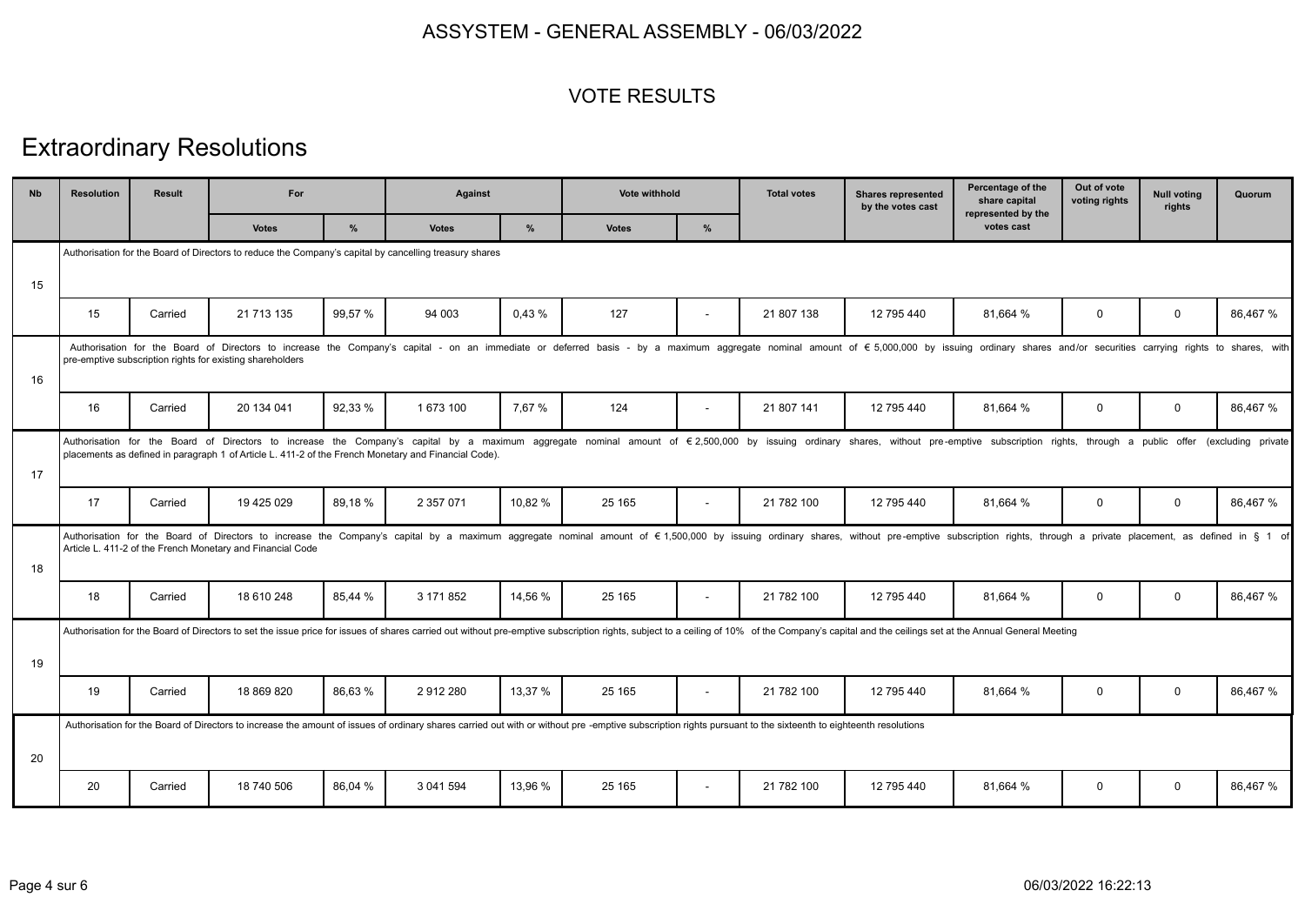#### VOTE RESULTS

# Extraordinary Resolutions

| <b>N<sub>b</sub></b> | <b>Resolution</b> | <b>Result</b> | For                                                                                                         |         | Against       |         | <b>Vote withhold</b>                                                                                                                                                                                                        |                          | <b>Total votes</b> | <b>Shares represented</b><br>by the votes cast | Percentage of the<br>share capital<br>represented by the | Out of vote<br>voting rights | <b>Null voting</b><br>rights | Quorum   |
|----------------------|-------------------|---------------|-------------------------------------------------------------------------------------------------------------|---------|---------------|---------|-----------------------------------------------------------------------------------------------------------------------------------------------------------------------------------------------------------------------------|--------------------------|--------------------|------------------------------------------------|----------------------------------------------------------|------------------------------|------------------------------|----------|
|                      |                   |               | <b>Votes</b>                                                                                                | %       | <b>Votes</b>  | %       | <b>Votes</b>                                                                                                                                                                                                                | %                        |                    |                                                | votes cast                                               |                              |                              |          |
|                      |                   |               | Blanket ceilings for the authorisations granted to the Board of Directors to increase the Company's capital |         |               |         |                                                                                                                                                                                                                             |                          |                    |                                                |                                                          |                              |                              |          |
| 21                   |                   |               |                                                                                                             |         |               |         |                                                                                                                                                                                                                             |                          |                    |                                                |                                                          |                              |                              |          |
|                      | 21                | Carried       | 21 641 712                                                                                                  | 99,36 % | 140 429       | 0,64 %  | 25 1 24                                                                                                                                                                                                                     | $\overline{\phantom{a}}$ | 21 782 141         | 12 795 440                                     | 81,664 %                                                 | $\mathbf 0$                  | $\mathbf 0$                  | 86,467 % |
|                      |                   |               |                                                                                                             |         |               |         | Authorisation to increase the Company's capital by a maximum nominal amount of €15,000,000 by capitalising share premiums, reserves, profit or other eligible items                                                         |                          |                    |                                                |                                                          |                              |                              |          |
| 22                   |                   |               |                                                                                                             |         |               |         |                                                                                                                                                                                                                             |                          |                    |                                                |                                                          |                              |                              |          |
|                      | 22                | Carried       | 21 532 786                                                                                                  | 98,86%  | 249 355       | 1,14 %  | 25 1 24                                                                                                                                                                                                                     | ÷,                       | 21 782 141         | 12 795 440                                     | 81,664 %                                                 | $\mathbf 0$                  | $\mathbf 0$                  | 86,467 % |
|                      |                   |               | Authorisation for the Board of Directors to grant new or existing shares free of consideration              |         |               |         |                                                                                                                                                                                                                             |                          |                    |                                                |                                                          |                              |                              |          |
| 23                   |                   |               |                                                                                                             |         |               |         |                                                                                                                                                                                                                             |                          |                    |                                                |                                                          |                              |                              |          |
|                      | 23                | Carried       | 19 404 494                                                                                                  | 89,08%  | 2 377 597     | 10,92 % | 25 174                                                                                                                                                                                                                      | $\blacksquare$           | 21 782 091         | 12 795 440                                     | 81,664 %                                                 | $\mathbf 0$                  | $\mathbf 0$                  | 86,467 % |
|                      |                   |               |                                                                                                             |         |               |         | Authorisation for the Board of Directors to issue stock warrants (BSAAR and BSA) to employees and corporate officers of the Company and its subsidiaries, without pre-emptive subscription rights for existing shareholders |                          |                    |                                                |                                                          |                              |                              |          |
| 24                   |                   |               |                                                                                                             |         |               |         |                                                                                                                                                                                                                             |                          |                    |                                                |                                                          |                              |                              |          |
|                      | 24                | Carried       | 19 353 016                                                                                                  | 88,85%  | 2 4 2 9 0 7 5 | 11,15 % | 25 174                                                                                                                                                                                                                      | $\overline{\phantom{a}}$ | 21 782 091         | 12 795 440                                     | 81,664 %                                                 | $\mathbf 0$                  | $\mathbf 0$                  | 86,467 % |
|                      |                   |               |                                                                                                             |         |               |         | Blanket ceiling for issues carried out pursuant to the twenty-third resolution (free share grants) and the twenty-fourth resolution (stock warrant issues)                                                                  |                          |                    |                                                |                                                          |                              |                              |          |
| 25                   |                   |               |                                                                                                             |         |               |         |                                                                                                                                                                                                                             |                          |                    |                                                |                                                          |                              |                              |          |
|                      | 25                | Carried       | 21 656 901                                                                                                  | 99.43%  | 125 236       | 0.57%   | 25 1 28                                                                                                                                                                                                                     | $\overline{\phantom{a}}$ | 21 782 137         | 12 795 440                                     | 81.664 %                                                 | $\mathbf 0$                  | $\mathbf 0$                  | 86,467 % |
|                      |                   |               |                                                                                                             |         |               |         | Authorisation to increase the Company's capital by issuing shares and /or securities carrying rights to the Company's shares to employees who are members of a company or Group employee savings plan                       |                          |                    |                                                |                                                          |                              |                              |          |
| 26                   |                   |               |                                                                                                             |         |               |         |                                                                                                                                                                                                                             |                          |                    |                                                |                                                          |                              |                              |          |
|                      | 26                | Carried       | 21 741 354                                                                                                  | 99.70 % | 65 783        | 0,30 %  | 128                                                                                                                                                                                                                         | $\blacksquare$           | 21 807 137         | 12 795 440                                     | 81,664 %                                                 | $\mathbf 0$                  | $\mathbf 0$                  | 86,467 % |
|                      |                   |               |                                                                                                             |         |               |         |                                                                                                                                                                                                                             |                          |                    |                                                |                                                          |                              |                              |          |